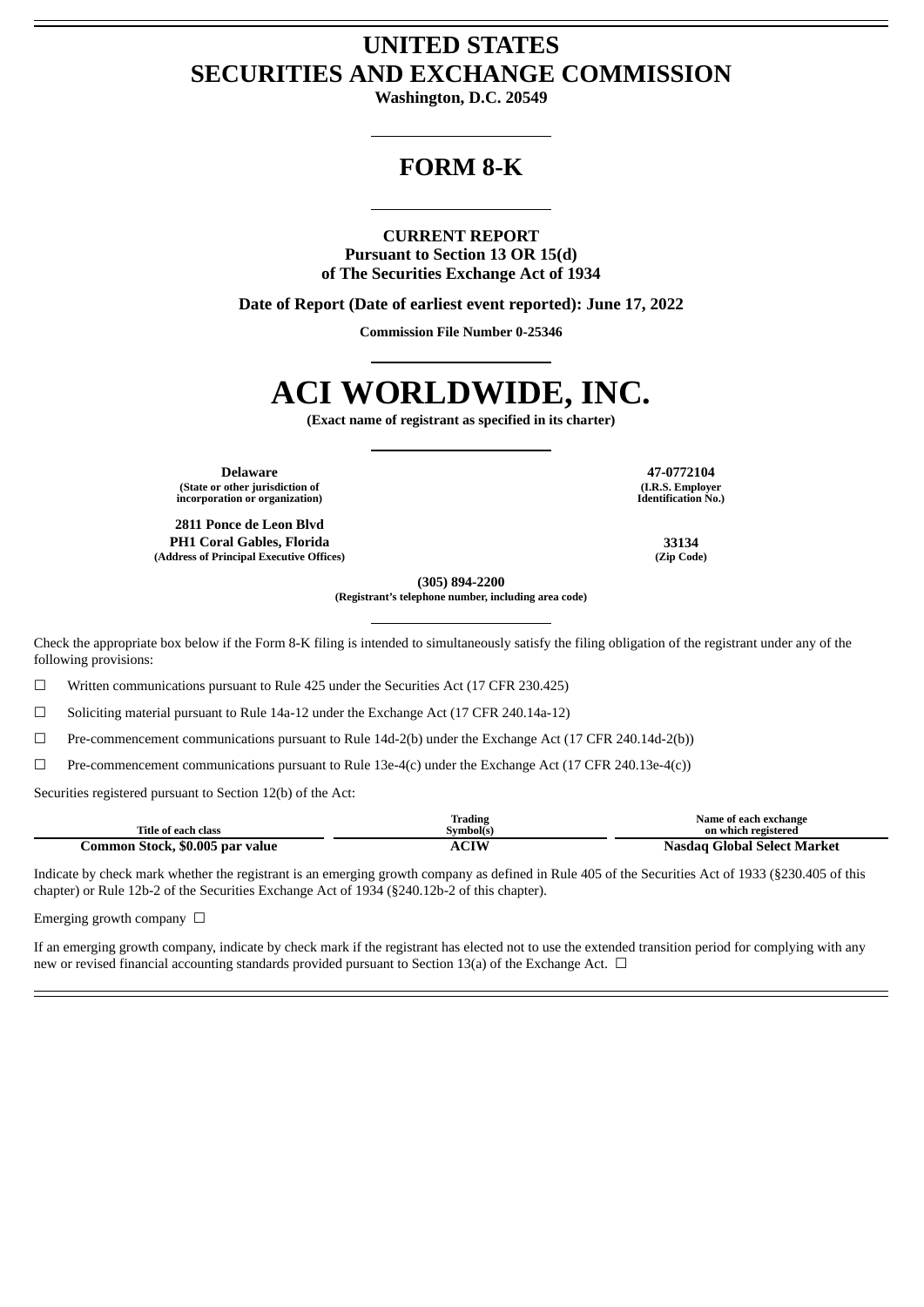#### Item 5.02. Departure of Directors or Certain Officers; Election of Directors; Appointment of Certain Officers; Compensatory **Arrangements of Certain Officers**

On June 17, 2022, Charles Bobrinskoy informed ACI Worldwide, Inc. (the "Company") of his resignation as a director of the Company, effective immediately. Mr. Bobrinskoy's decision to resign was not due to any disagreement with the Company on any matter relating to the Company's operations, policies or practices. Effective upon Mr. Bobrinskoy's resignation, the size of the Company's board of directors will be reduced from ten to nine directors.

### **Item 9.01. Financial Statements and Exhibits.**

(d) Exhibits.

104 Cover Page Interactive Data File (embedded within the Inline XBRL document)